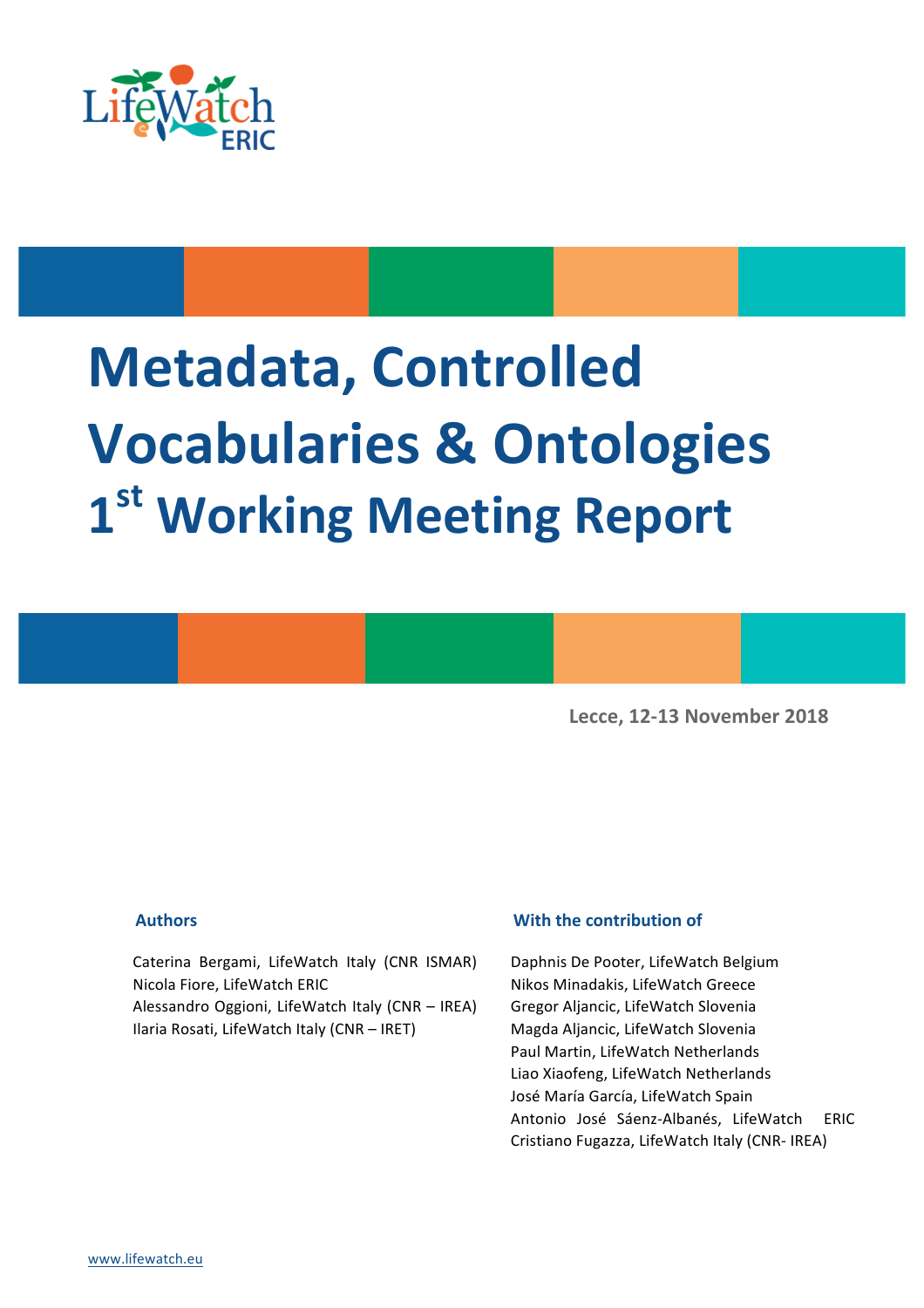

#### **Executive Summary**

On November  $12^{th}$  &  $13^{th}$ , the LifeWatch-ERIC (hereafter LW-ERIC) Service Centre organised the first working meeting on "Metadata, Controlled Vocabularies and Ontologies" in Lecce, Italy.

The aim of the meeting was to set a roadmap for a common strategy to be adopted on metadata, controlled vocabularies and ontologies within the LW-ERIC community and in accordance with the FAIR principles.

The meeting involved participation from 13 experts, with both scientific and technical backgrounds, from six national nodes of LW-ERIC (Belgium, Greece, Italy, Spain, Slovenia, The Netherlands). Three sessions were held on 1) Metadata, 2) Controlled Vocabularies, and 3) Ontologies, each one including a tour de table on existing approaches in the national nodes and a discussion to define common best practices for the implementation and curation of metadata, standardized controlled vocabularies and ontologies.

Presentations, foreseen for each session, outlined previous work and set the current landscape of models, tools and technologies that are available to support metadata, controlled vocabularies and ontologies within national nodes of LW-ERIC. They also provided material for following discussions, where the main technical and scientific approaches about the semantic issues in the Research Infrastructures have been also considered in order to identifying a common strategy to be adopted by LW-ERIC.

This meeting is a first step toward medium-term goals. Follow-on work, including more meetings or workshops by experts and the LW-ERIC community, will significantly advance this initiative.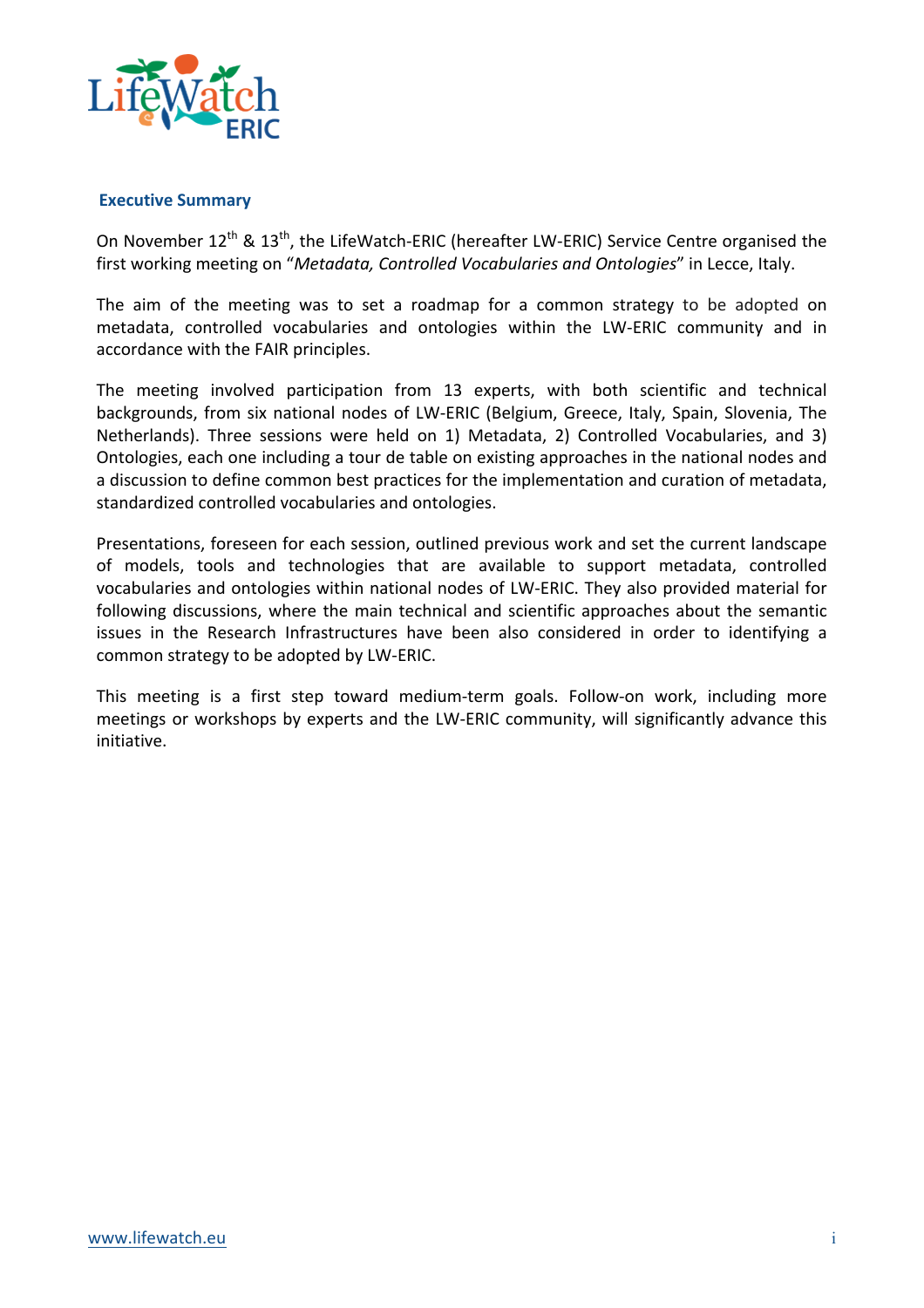

## **Table of Contents**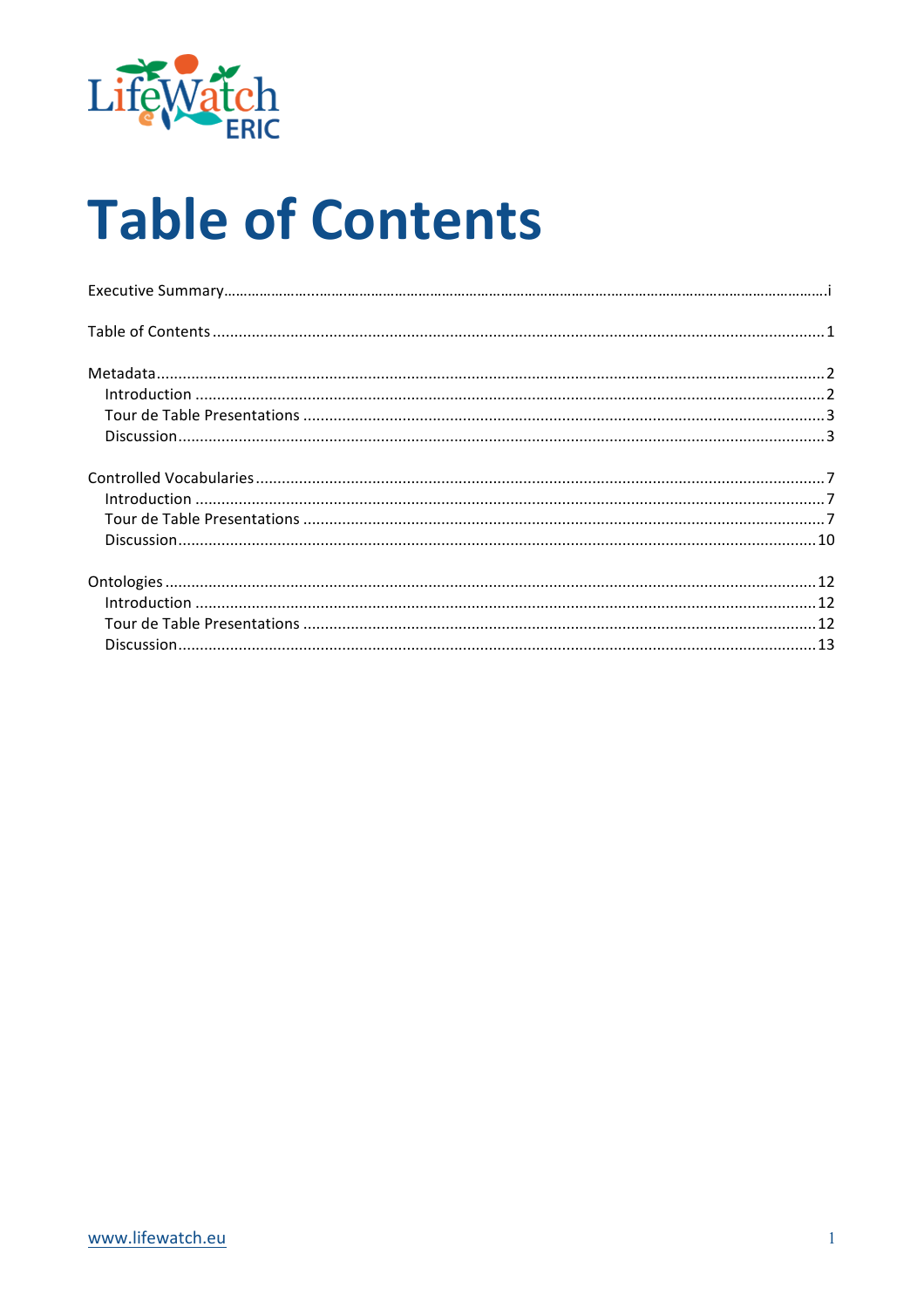

### **Metadata**

#### **Introduction**

Metadata is data that describes other data. Meta is a prefix that in most information technology usages means "an underlying definition or description."

Metadata (hereafter MD) summarizes basic information about data, which can make finding and working with particular instances of data easier. For example, author, date created and date modified and file size are examples of very basic document metadata. Having the ability to filter through that MD makes it much easier for someone to locate a specific document.

In addition to document files, MD is used for images, videos, spreadsheets and web pages. The use of MD on web pages can be very important. MD for web pages contain descriptions of the page's contents, as well as keywords linked to the content. These are usually expressed in the form of metatags. The MD containing the web page's description and summary is often displayed in search results by search engines, making its accuracy and details very important since it can determine whether a user decides to visit the site or not. Metatags are often evaluated by search engines to help decide a web page's relevance, and were used as the key factor in determining position in a search until the late 1990s. The increase in search engine optimization (SEO) towards the end of the 1990s led to many websites "keyword stuffing" their MD to trick search engines, making their websites seem more relevant than others. Since then search engines have reduced their reliance on metatags, though they are still factored in when indexing pages. Many search engines also try to halt web pages' ability to thwart their system by regularly changing their criteria for rankings, with Google being notorious for frequently changing their highly-undisclosed ranking algorithms.

MD can be created manually, or by automated information processing. Manual creation tends to be more accurate, allowing the user to input any information they feel is relevant or needed to help describe the file. Automated MD creation can be much more elementary, usually only displaying information such as file size, file extension, when the file was created and who created the file.

In 2016, the 'FAIR Guiding Principles for scientific data management and stewardship' were published in *Scientific Data*. The authors intended to provide guidelines to improve the findability, accessibility, interoperability, and reuse of digital assets. The principles emphasise machine-actionability (i.e., the capacity of computational systems to find, access, interoperate, and reuse data with none or minimal human intervention) because humans increasingly rely on computational support to deal with data as a result of the increase in volume, complexity, and creation speed of data. The first step in (re)using data is to find them. MD and data should be easy to find for both humans and computers. Machine-readable MD are essential for automatic discovery of datasets and services, so this is an essential component of the FAIRification process. First principle of FAIR is "F1. (Meta)data are assigned a globally unique and persistent **identifier**" dedicated of assign globally unique and persistent identifiers remove ambiguity in the meaning of your published data by assigning a unique identifier to every element of MD. Within LW-ERIC we propose to have a MD information of different entities of environmental research aspects in order to improve the discovery of data.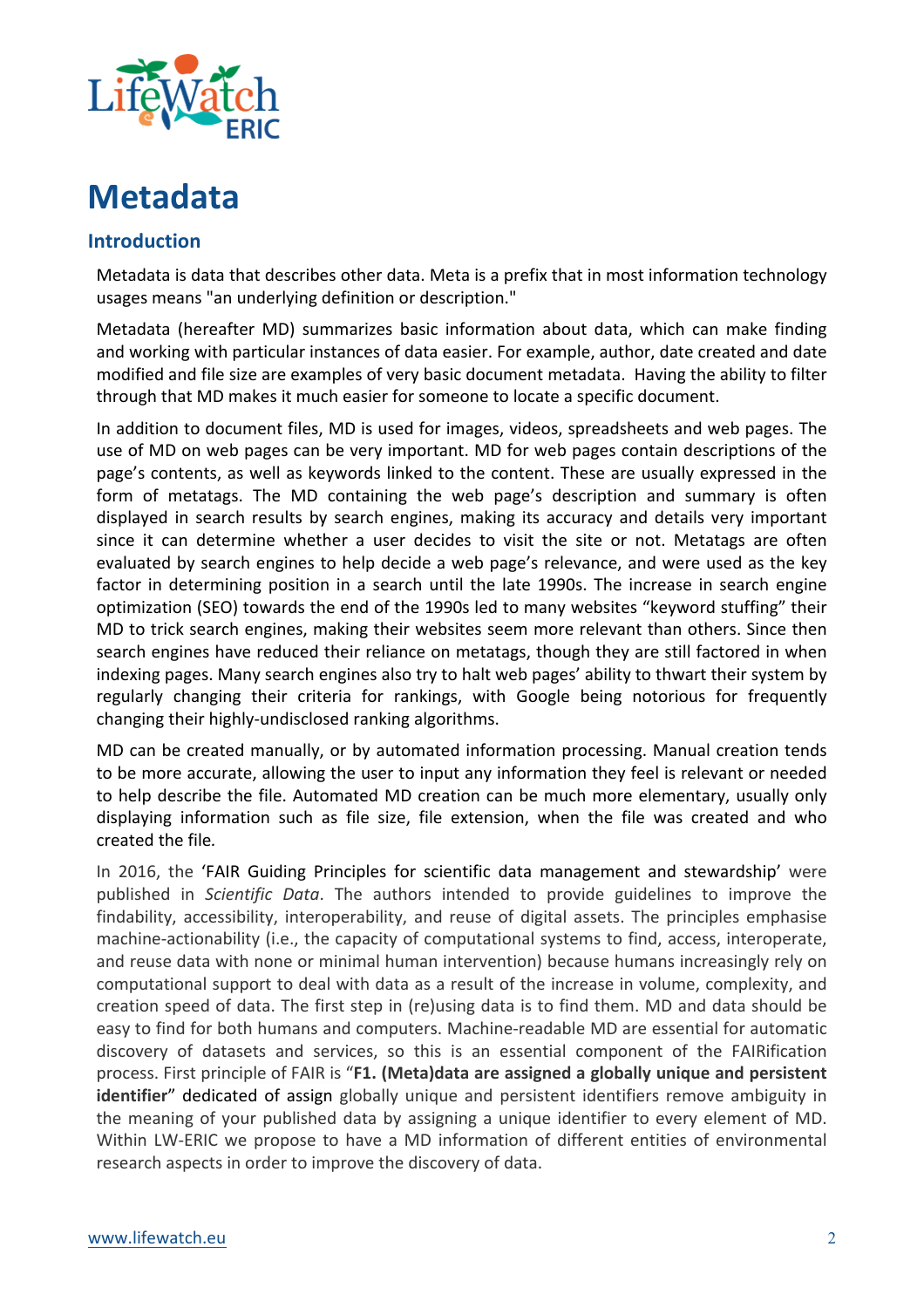

#### **Tour de Table Presentations**

The session about MD began with a presentation by Alessandro Oggioni with some questions about the new need about MD from LW-ERIC. In particular he asks: Which type of entities do we want to describe? Only the dataset? Does LW-ERIC manage entities as instruments, persons, programmes/projects, activities, etc.? Which MD standard? Which MD profile? For which entities is it important provide a PID (URI!)?

The session continues with presentations by LifeWatch Spain, Greece, LifeWatch Netherlands, LifeWatch Belgium and LifeWatch Italy about the current practices within each node. The discussion continues with the intervention of Antonio José Sáenz that describes the scenario internally at the LW-ERIC. Within LW-ERIC there are several infrastructures, projects that has adopted at national level different standard and schemas. LW-ERIC needs to integrates all this contributions and to deploy it as soon as possible.

Finally Antonio José Sáenz, according with Alessandro Oggioni original idea, proposes to collect a list of entities, a list of MD schema/standard of this entities, and a list of tools (spreadsheet form).

#### **Discussion**

After the tour de table is proposed to collect a list of entities that LifeWatch wants to consider, a list of MD schema/standard of different entities, and a list of tools to manage different MD.

We provided 2 spreadsheets for "Metadata entities" and "Metadata tools" (spreadsheet form) in order to allow to collect, from all the participants, proposals of entities to be metadata, schemes and tools to carry out the MD.

The tables below summarize what was collected by the various participants about entities and schema/standard (Table 1) and tools/software for editing, curate, storage, sharing, harvesting, querying and mapping (Table 2).

| <b>Entities</b> | <b>Definition of entities</b>                                                                                                                                                                                                                           | <b>MD schema/standard</b>                                                           | link<br><b>MD</b><br><b>Schema</b><br>documentation                                                                                        |
|-----------------|---------------------------------------------------------------------------------------------------------------------------------------------------------------------------------------------------------------------------------------------------------|-------------------------------------------------------------------------------------|--------------------------------------------------------------------------------------------------------------------------------------------|
| <b>Dataset</b>  | Ecological Metadata Language (EML) is a<br>particularly<br>specification<br>metadata<br>developed for the ecology discipline. It is<br>prior work done by<br>based<br>the<br>on<br>Ecological<br>Society<br>0f<br>America<br>and<br>associated efforts. | Ecological<br>Metadata<br>Language (EML), ISO19115<br><b>Parthenos Entity Model</b> | http://www.dcc.ac.uk/r<br>esources/metadata-<br>standards/eml-<br>ecological-metadata-<br>language<br>http://www.parthenos<br>-project.eu/ |

Table 1. Entities and their definition, MD schema/standard and link to MD Schema documentation.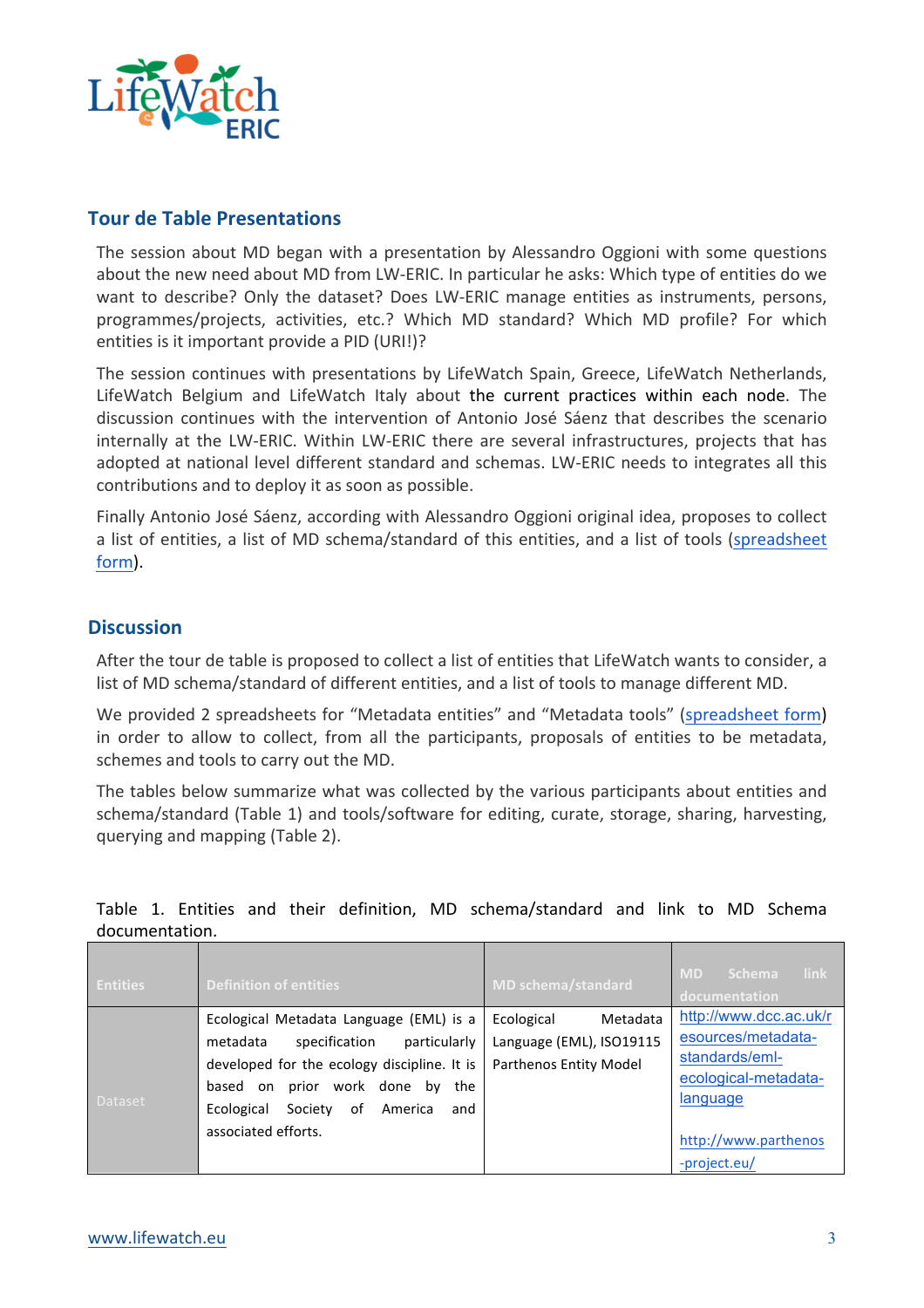

| <b>Entities</b>                  | <b>Definition of entities</b>                                                                                                                                                                                                                                   | <b>MD schema/standard</b>                                                 | <b>MD Schema link</b><br>documentation                                                                                                               |
|----------------------------------|-----------------------------------------------------------------------------------------------------------------------------------------------------------------------------------------------------------------------------------------------------------------|---------------------------------------------------------------------------|------------------------------------------------------------------------------------------------------------------------------------------------------|
| <b>Network</b>                   | Administrative or organisational grouping<br>of Environmental Monitoring Facilities<br>managed the same way for a specific<br>purpose, targeting a specific area.                                                                                               | <b>Environmental Monitoring</b><br>Network (EMN)                          | https://inspire.ec.europ<br>a.eu/documents/Data_S<br>pecifications/INSPIRE_D<br>ataSpecification EF v3.<br>Orc3.pdf                                  |
| <b>Site</b>                      | A georeferenced object directly collecting<br>or processing data about objects whose<br>physical,<br>chemical,<br>properties<br>(e.g.<br>other<br>biological<br>aspects<br>οf<br><b>or</b><br>environmental conditions) are repeatedly<br>observed or measured. | <b>Environmental Monitoring</b><br>Facility (EMF),<br>CRM-Geo             | https://inspire.ec.europ<br>a.eu/documents/Data_S<br>pecifications/INSPIRE_D<br>ataSpecification_EF_v3.<br>Orc3.pdf<br>http://www.cidoc-<br>crm.org/ |
| <b>Station</b>                   | A georeferenced object directly collecting<br>or processing data about objects whose<br>physical,<br>chemical,<br>properties<br>(e.g.<br>biological<br>other<br>aspects<br>οf<br>or<br>environmental conditions) are repeatedly<br>observed or measured.        | <b>Environmental Monitoring</b><br>Facility (EMF)                         | https://inspire.ec.europ<br>a.eu/documents/Data S<br>pecifications/INSPIRE_D<br>ataSpecification_EF_v3.<br>Orc3.pdf                                  |
| Instrument                       | Any type of sensors or processes that<br>observed specific phenomenon                                                                                                                                                                                           | SensorML                                                                  | https://www.opengeosp<br>atial.org/standards/sens<br>orml                                                                                            |
| <b>Scientific</b><br><b>Name</b> | The full scientific name, with authorship<br>and date information if known. When<br>forming part of an Identification, this<br>should be the name in lowest level<br>taxonomic rank that can be determined.                                                     | Dublin Core (DC) and<br>Darwin Core (DWC), CRM<br>Sci, MarineTLO          | http://dublincore.org<br>and<br>https://dwc.tdwg.org<br>http://www.cidoc-<br>crm.org/                                                                |
| Publication                      | Paper, book or any type of documents                                                                                                                                                                                                                            | Common European<br><b>Research Information</b><br>Format (CERIF)          | https://www.eurocris.or<br>g/cerif/main-features-<br>cerif                                                                                           |
| People                           | Names, roles and contact details of people<br>involved in research                                                                                                                                                                                              | Friend Of A Friend (FOAF),<br>CIDOC-CRM                                   | http://www.foaf-<br>project.org                                                                                                                      |
| Activity                         | Specific set of<br>AbstractMonitoringFeatures used for a<br>given domain in a coherent and concise<br>timeframe, area and purpose.                                                                                                                              | <b>Environmental Monitoring</b><br>Activity (EMA), CIDOC-<br>CRM, CRM-Sci | https://inspire.ec.europ<br>a.eu/documents/Data_S<br>pecifications/INSPIRE D<br>ataSpecification_EF_v3.<br>Orc3.pdf<br>http://www.cidoc-<br>crm.org/ |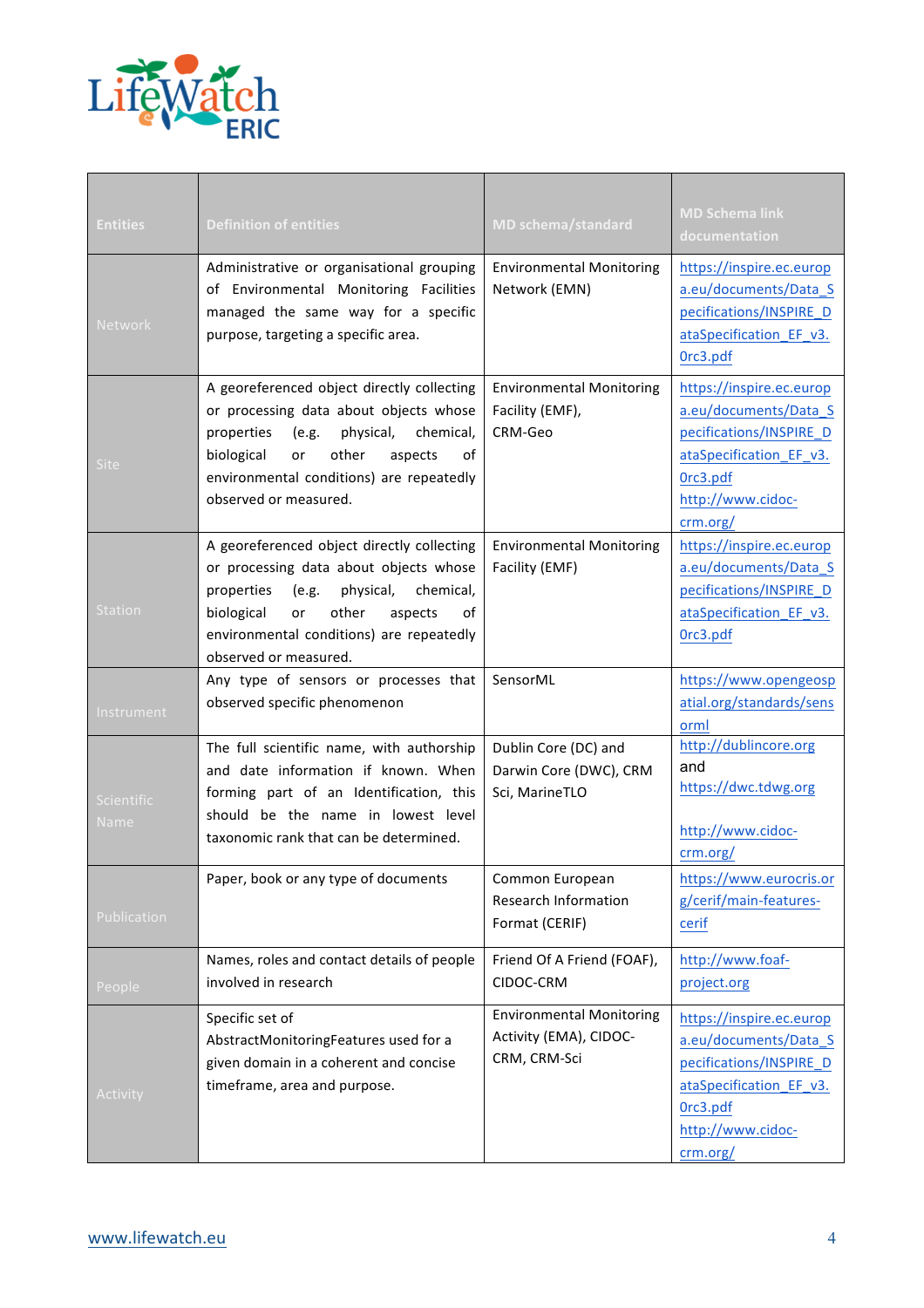

|                 |                                          |                                 | <b>MD Schema link</b>    |  |
|-----------------|------------------------------------------|---------------------------------|--------------------------|--|
| <b>Entities</b> | <b>Definition of entities</b>            | <b>MD schema/standard</b>       | documentation            |  |
|                 | Framework based on policy relevant       | <b>Environmental Monitoring</b> | https://inspire.ec.europ |  |
|                 | documents defining the target of a       | Programme (EMP),                | a.eu/documents/Data S    |  |
| Programme       | collection of observations and/or the    | <b>Parthenos Entity Model</b>   | pecifications/INSPIRE D  |  |
| Project         | deployment of                            |                                 | ataSpecification EF v3.  |  |
|                 | AbstractMonitoringFeatures on the field. |                                 | Orc3.pdf                 |  |
|                 | IGSN stands for International Geo Sample | International Geo Sample        | http://www.geosamples    |  |
|                 | Number. The IGSN is an alphanumeric      | Number (IGSN)                   | .org/igsnabout           |  |
|                 | code that uniquely identifies samples    | CRM-Sci                         | http://www.cidoc-        |  |
| Sample          | from our natural environment and related |                                 | crm.org/                 |  |
|                 | sampling features.                       |                                 |                          |  |

### Table 2. Tools to manage the different MetaData.

| Steps ->        | Editing                                                                                                     | Curation                                | <b>Storage</b>                          | <b>Sharing</b>                    | <b>Harvesting</b>                | Querying                                                   | Mapping | Transformation |
|-----------------|-------------------------------------------------------------------------------------------------------------|-----------------------------------------|-----------------------------------------|-----------------------------------|----------------------------------|------------------------------------------------------------|---------|----------------|
| <b>Entities</b> |                                                                                                             |                                         |                                         |                                   |                                  | metaphactory                                               | 3M      |                |
| <b>Dataset</b>  | for spatial<br>data and<br>for<br>describe it<br>using<br>ISO19115<br>- EDI<br>client<br>metadata<br>editor |                                         |                                         | GeoNetwor<br>k, pyCSW,<br>Morpho, | GeoNetwork,<br>pyCSW,<br>Morpho, | metaphactory,<br>GeoNetwork,<br>pyCSW, Morpho,<br>$\cdots$ | 3M      | x3ml Engine    |
| <b>Network</b>  | <b>EDI</b> client<br>metadata<br>editor                                                                     | <b>EDI server</b><br>metadata<br>editor | <b>EDI server</b><br>metadata<br>editor |                                   |                                  | metaphactory                                               | 3M      | x3ml Engine    |
| <b>Site</b>     | <b>EDI</b> client<br>metadata<br>editor                                                                     | <b>EDI server</b><br>metadata<br>editor | <b>EDI server</b><br>metadata<br>editor |                                   |                                  | metaphactory                                               | 3M      | x3ml Engine    |
| <b>Station</b>  | <b>EDI</b> client<br>metadata<br>editor                                                                     | <b>EDI server</b><br>metadata<br>editor | <b>EDI server</b><br>metadata<br>editor |                                   |                                  | metaphactory                                               | 3M      | x3ml Engine    |
| Instrument      | <b>EDI</b> client<br>metadata<br>editor                                                                     | <b>EDI server</b><br>metadata<br>editor | <b>EDI server</b><br>metadata<br>editor |                                   |                                  | metaphactory                                               | 3M      | x3ml Engine    |
| Specie          |                                                                                                             |                                         |                                         |                                   |                                  | metaphactory                                               | 3M      | x3ml Engine    |
| Publication     |                                                                                                             |                                         |                                         |                                   |                                  | metaphactory                                               | 3M      | x3ml Engine    |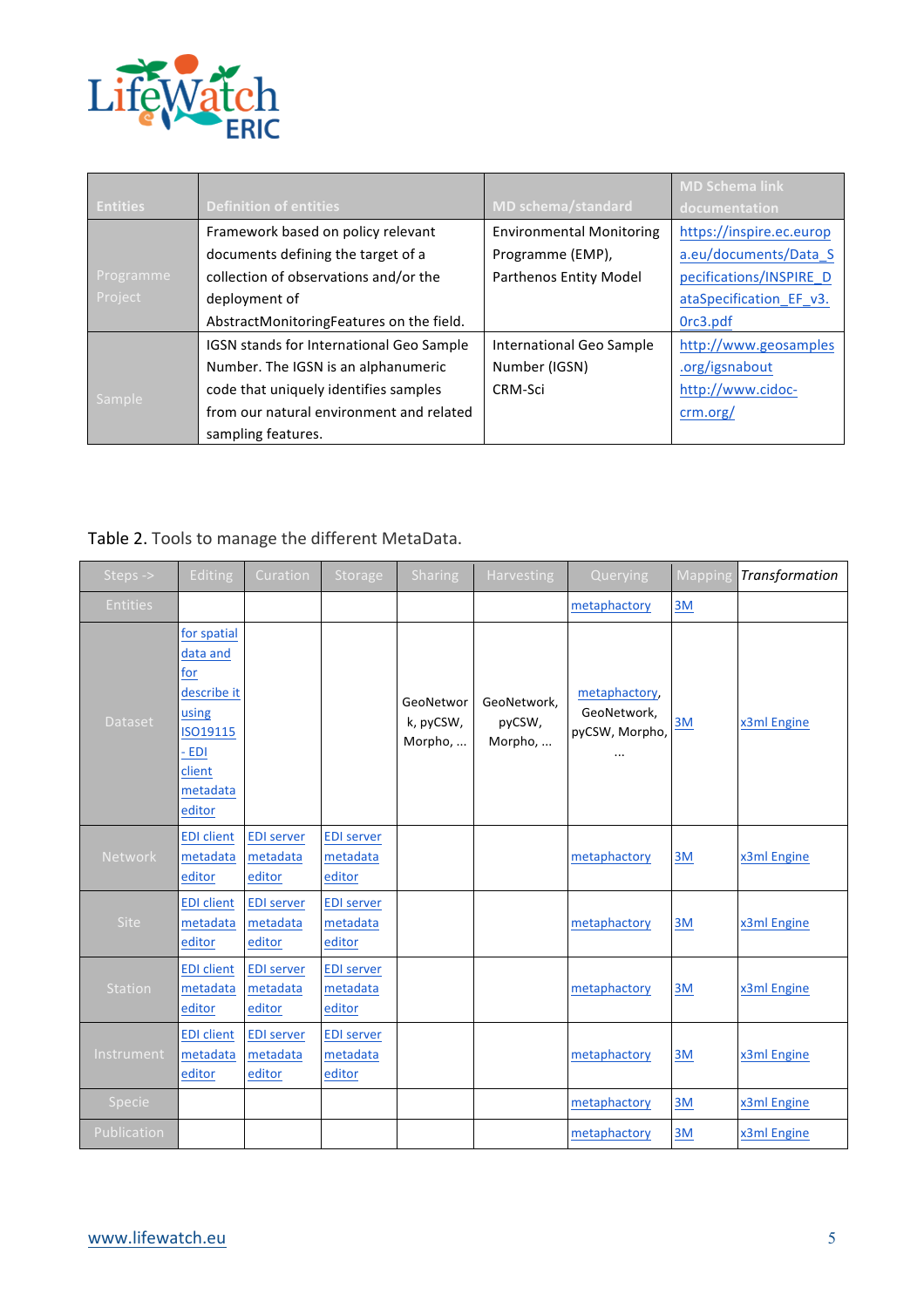

| Steps ->              | <b>Editing</b>                          | <b>Curation</b>                         | <b>Storage</b>                          | <b>Sharing</b> | <b>Harvesting</b> | <b>Querying</b> | <b>Mapping</b> | Transformation |
|-----------------------|-----------------------------------------|-----------------------------------------|-----------------------------------------|----------------|-------------------|-----------------|----------------|----------------|
| People                | <b>EDI</b> client<br>metadata<br>editor | <b>EDI server</b><br>metadata<br>editor | <b>EDI server</b><br>metadata<br>editor |                |                   | metaphactory    | 3M             | x3ml Engine    |
| Activity              | <b>EDI</b> client<br>metadata<br>editor | <b>EDI server</b><br>metadata<br>editor | <b>EDI server</b><br>metadata<br>editor |                |                   | metaphactory    | 3M             | x3ml Engine    |
| Programme/P<br>roject | <b>EDI</b> client<br>metadata<br>editor | <b>EDI server</b><br>metadata<br>editor | <b>EDI server</b><br>metadata<br>editor |                |                   | metaphactory    | 3M             | x3ml Engine    |
| Sample                | <b>EDI</b> client<br>metadata<br>editor | <b>EDI server</b><br>metadata<br>editor | <b>EDI server</b><br>metadata<br>editor |                |                   | metaphactory    | 3M             | x3ml Engine    |
| Infrastructure        |                                         |                                         |                                         |                |                   | metaphactory    | 3M             | x3ml Engine    |

Table 2 will have to be further discussed to get a list of tools and software that allows users to achieve different steps. To better clarify what should be included in the table can be proposed 2 examples: ElasticSearch is a software for storage entities in RDF or XML format and also for querying, but is not really software for end users; GeoNetwork is a software for store and share MD about dataset but it is not for share MD about other entities.

The participants agree to introduce these approaches to the Executive Board and a series of working meetings (face2face and virtual) will be planned for the next year to continue the work.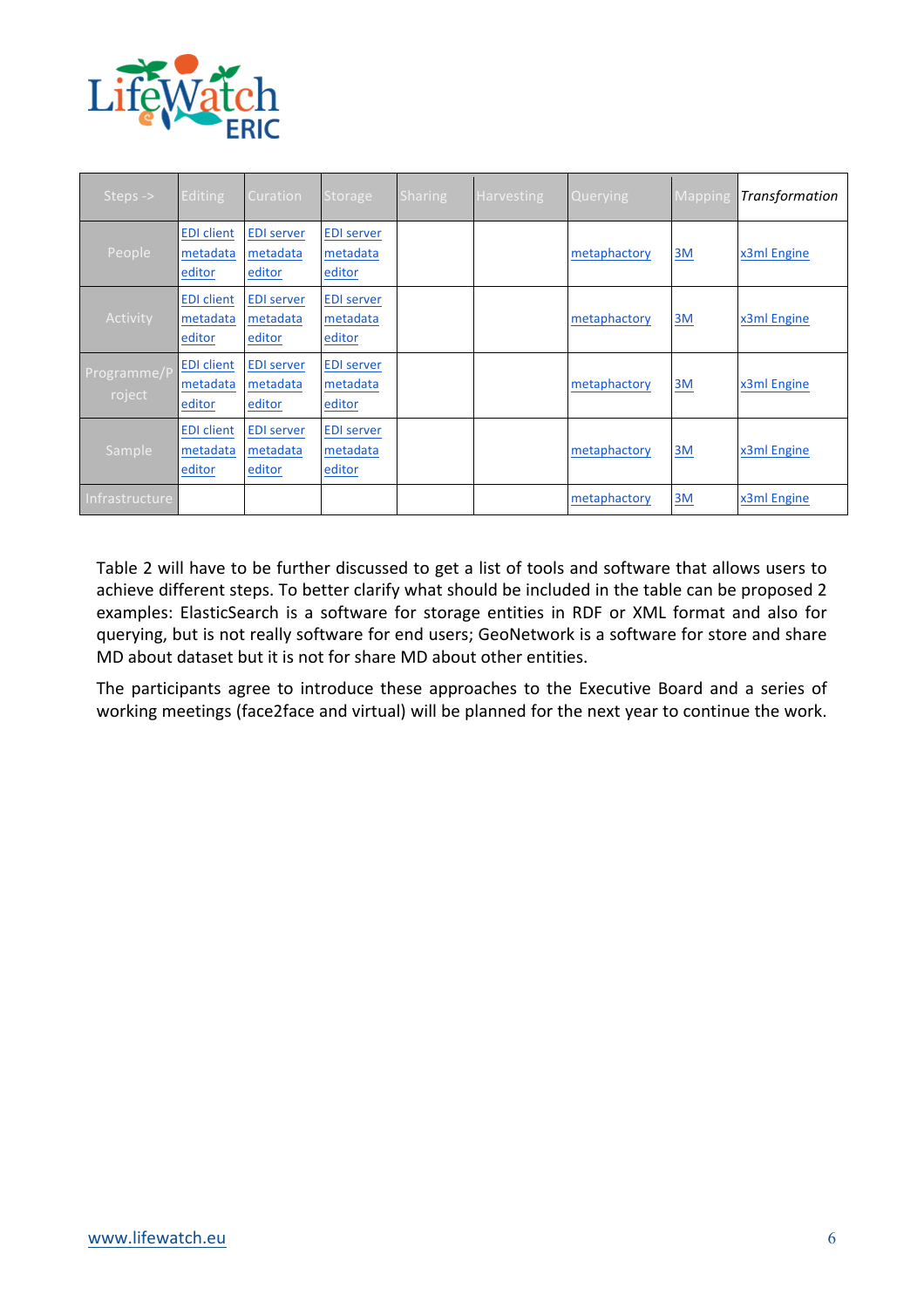

## **Controlled Vocabularies**

#### **Introduction**

A controlled vocabulary is an organised arrangement of words (concepts) used to index content and/or to retrieve content through browsing or searching. It typically includes preferred and alternative terms and has a defined scope or describes a specific domain. Controlled vocabularies provide a definition, a coding scheme and globally unique and persistent identifier for each term. The level of detail of controlled vocabularies ranges from short unidimensional lists to complex vocabularies with hierarchical relationships (Thesauri).

Controlled vocabularies play an important role in metadata standards, because they define the meaning of metadata elements and the values allowed in an element/attribute. Apart from that, they can also help to find relevant data, or provide information on how to interpret data (for both, humans and machines) and reuse it. The use of controlled vocabularies helps to improve the interoperability of data, as vocabularies facilitate the interpretation and harmonization of data (especially, if other researchers employ the same vocabulary for their data). When research communities agree to use common language for the concepts in metadata and data, then the discovery, linking, understanding and reuse of research data are improved.

In addition to selecting metadata standards or schemas, controlled vocabularies will also form a crucial part of the LW-ERIC infrastructure. They will be used in metadata annotation and for labelling data files in order to make information findable, accessible, interoperable, and reusable (FAIR data principles).

Therefore LW-ERIC needs to define a common strategy for the implementation and curation of new standardized terminological resources but also for the improvement and alignment of those already produced by the different national nodes.

#### **Tour de Table Presentations**

The session began with a tour de table with short presentations by national nodes working and/or using controlled vocabularies. The aim was to provide an overview of the current practices for the implementation and management of controlled vocabularies within each node and to get the background for following discussions.

LifeWatch-Belgium presented a list of vocabularies currently used for metadata enrichment and data annotation in their Dataset Catalogue. In particular they use existing terminological resources such as the Darwin Core glossary of terms; the Eunis Habitat classification; the Marine Regions standard list related to marine georeferenced place names and areas; the World Register of Marine Species (WoRMS) which provides an authoritative and comprehensive list of names of marine organisms, including information on synonymy; and the BODC controlled vocabularies (P01: BODC Parameter Usage Vocabulary; P06: BODC-approved data storage units; Q01: OBIS sampling instruments and methods attributes; L22: SeaVoX Device Catalogue; S10: BODC Biological entity gender; S11: BODC Biological entity development stage; M20: Marine Habitat Classification for Britain and Ireland).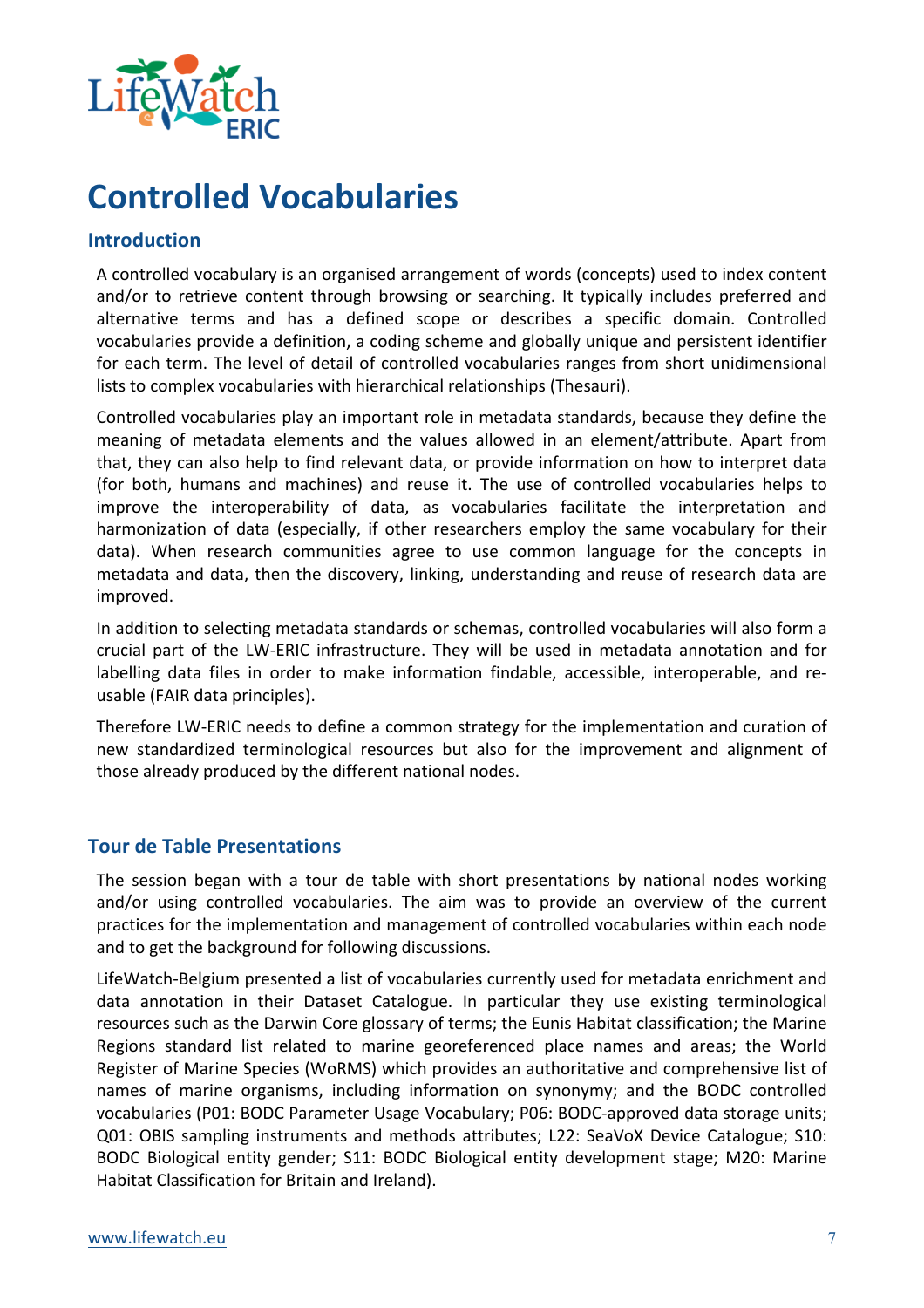

Moreover, LifeWatch-Belgium also produced the Marine Species Traits Vocabulary (http://www.marinespecies.org/traits/wiki), a hierarchical list of traits, built by a customised version of the open source Semantic MediaWiki (SMW), which was established within the VLIZ hosted Coastal Wiki (http://www.coastalwiki.org). The hierarchy of traits has been organised into a series of four "collections": Biological Descriptors, Distribution Descriptors, Ecological Descriptors and Species' Importance to Society for a total of 688 concepts.

LifeWatch Belgium highlighted some issues related to the use of Semantic MediaWiki for implementing of controlled vocabularies. In particular they experienced issues with:

- 1. Bugs inherent to the system (some relations between the concepts didn't always show up even though they should);
- 2. Bugs which are introduced with each update of media wiki (which also means you can't just copy paste the code from the Coastal Wiki or the TDWG wiki because there will be some compatibility issues).

Moreover, editors actually didn't use the SMW to develop the content of the vocabularies (people just preferred to exchange excel sheets), it was only used to share the content online after the content was agreed upon.

LifeWatch-Italy presented the approach followed for the development of thesauri on functional traits of several groups of aquatic organism (Phytoplankton, Macrozoobenthos, Zooplankton, Fish and Macroalgae) and also thesauri on alien species, endemism, genomic and barcoding. They are all available online and some already published on the services catalogue of the LW-ERIC service centre (http://www.servicecentrelifewatch.eu/catalogue-of-services). The LW-ITA thesauri are concept schemes including a set of concepts identified unambiguously by a URI and labelled with a term, which is defined by one or more lexical strings. Terms are selected from natural language and each term is used to represent only one concept. They are defined through the SKOS format (Simple Knowledge Organization System) which provides a standard way to represent knowledge organization systems using the Resource Description Framework (RDF). Actually, the LW-ITA thesauri are edited in English and contain the following information for each concept:

- Uniform Resource Identifier (URI);
- Preferred term/Preferred (*skos:prefLabel*);
- Non preferred term/Alternative label (skos:altLabel);
- Notes (skos:definition; skos:note; skos:scopeNote; skos:historyNote);
- Semantic Relationships (hierarchical relationships: *skos:broader* and *skos:narrower;* linking relationships: skos:narrowMatch, skos:broadMatch, skos:closeMatch, skos:relatedMatch, *skos:exactMatch).*

In order to produce SKOS formatted thesauri, LW-ITA used TemaTres, an open source and webbased tool. TemaTres includes, a simple but functional user interface for editing concepts, sophisticated search capabilities and other functionalities such as:

1. No limits to number of terms, alternative labels, levels of hierarchy, etc...;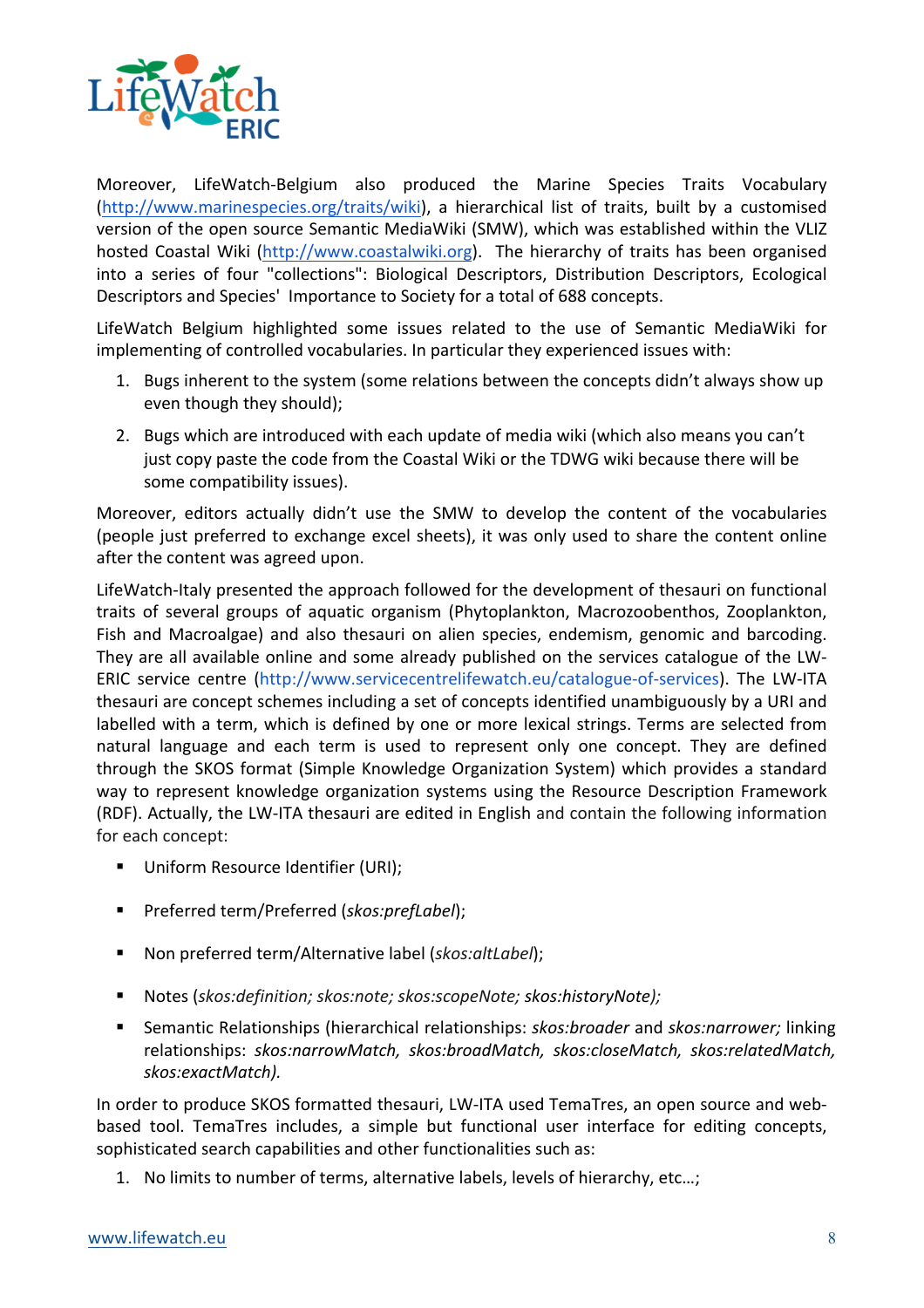

- 2. Import from Skos-Core, tabulated or tagged text file;
- 3. Multilingualism;
- 4. Relationships between terms;
- 5. Notes (for editor and user);
- 6. Options for linking to external concepts;
- 7. Export in a number of standardized forms (e.g. Mads, Skos, Vdex, XTM, Json);
- 8. User management;
- 9. Advanced Reports for editors in CSV;
- 10. SPARQL endpoint and API.

Moreover LW-ITA used Silk (the Linked Data Integration Framework) an open source framework for the discovery of links among RDF resources, for the mapping and the alignment of LW-ITA thesauri. SILK is based on the Linked Data paradigm, which is built on two simple ideas: first, RDF provides an expressive data model for representing structured information; second, RDF links are set between entities in different data sources. Using the declarative Silk - Link Specification Language (Silk-LSL), developers can specify which types of RDF links should be discovered between data sources, as well as which conditions data items must fulfil in order to be interlinked. Silk accesses the data sources that should be interlinked via the SPARQL protocol, and can thus be used against local, as well as remote, SPARQL endpoints. Link Specifications can be created using the Silk Workbench graphical user interface, which guides the user through the process of interlinking different data sources.

In order to find out a complete connection among LW-ITA thesauri, a two-step process has been put in place: first, SILK has been applied by comparing preferred terms from two separate thesauri using the Token-wise distance algorithm to discover new links; then the SILK results have been validated by editors in order to verify the accuracy of the links and identify the most suitable types of interlinking property (i.e., *skos:exactMatch* or *skos:closeMatch*).

Lifewatch-Italy also presented the editorial organization illustrating the working groups, the roles and the implementation workflow. The process of LW-ITA thesauri implementation is a collaborative process involving different working groups with specific roles: editors, ICT experts and validators. Editors are experts of the specific knowledge domain and they have the responsibility of each aspect of the thesaurus construction and management, from planning to design, dissemination and maintenance. The ICT group supervises the technological aspects of thesauri modelling, advising on semantic technology and modelling, and giving technical support to the editor team in the selection, use and maintenance of the most suitable tools for the development of thesauri and their linking. They collaborate with the editor team for defining relationships between concepts and data type properties for defining attributes (or qualities) of concepts. Validators are domain experts who review the constructed thesaurus and highlight any question about the terms chosen, any gap, missing or redundant feature, as well as any usability issue.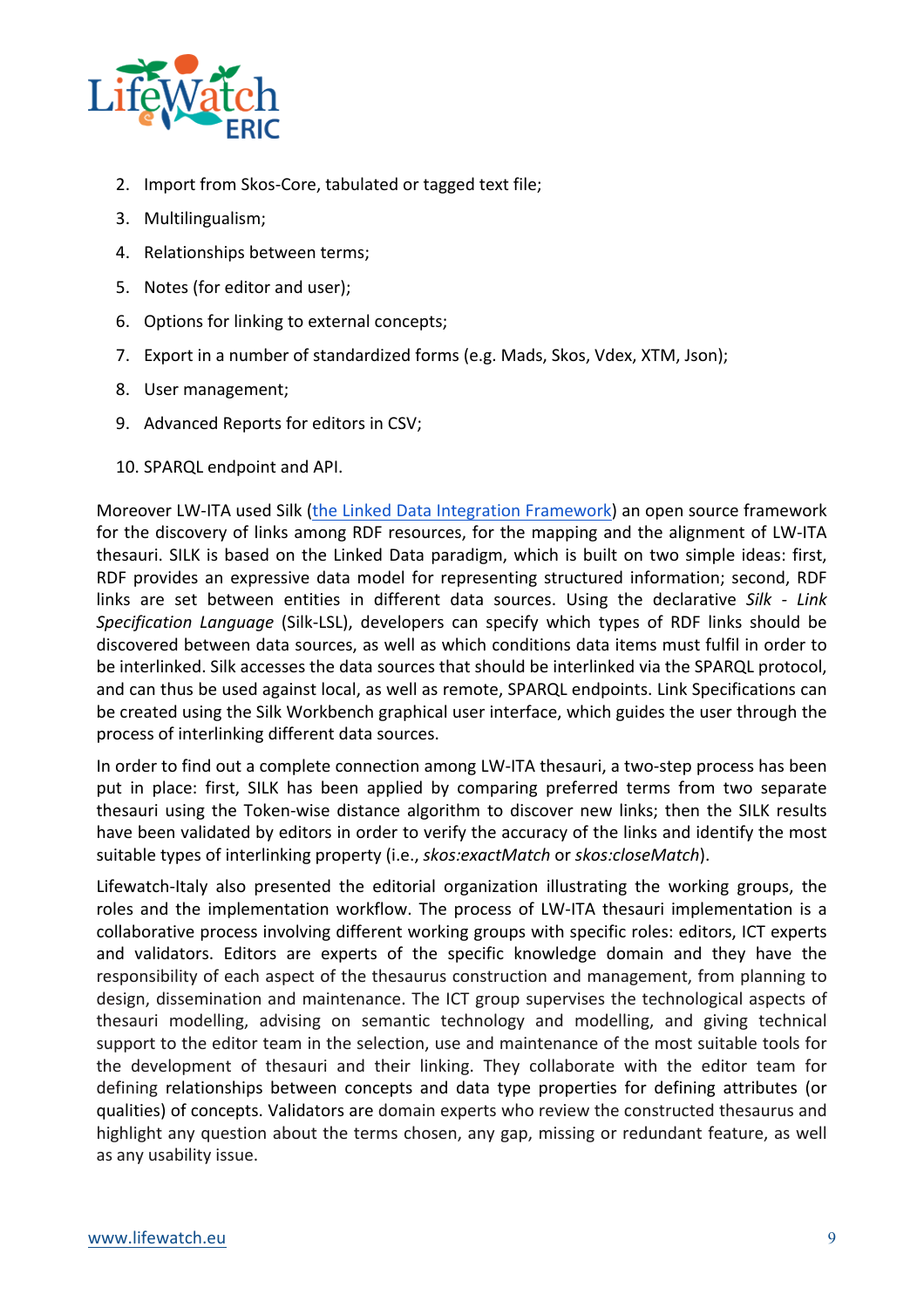

The implementation workflow envisages four phases: (i) terms research and selection, (ii) formalisation, (iii) edition, and (iv) validation of the thesaurus. More information are available in the LifeWatch Italy Thesauri Documentation, Version 1.0 *(***http://www.servicecentrelifewatch.eu/web/lifewatch-italia/publications***).*

Finally, LW-Netherlands shared its experience in the creation of the ENVRI reference model and it could make available the vocabulary at now used for describing 'things found in RIs' (activities, services, actors, facilities, etc.) in the OIL-E ontology http://oil-e.net/ontology/.

#### **Discussion**

After the tour de table, the main points of discussion were:

- 1. Tool for the management of controlled vocabularies in LW-ERIC;
- 2. Mapping and alignment of LW-ERIC and external controlled vocabularies;
- 3. Editorial organization.

The discussion started with the evaluation if the management process of controlled vocabularies in LW-ERIC should be centralized or distributed.

One of the possibility could be to have a centralized common platform providing different tools such as those for editing or mapping controlled vocabularies. At now there are no tools for the management of thesauri allowing the "centralized solution", but perhaps open tools such as TemaTres can be customized in order to add a layer for communication. In any case (centralize or stand-alone tool) we need a pipeline/workflow prior to deployment that ckecks. If the tools are centralize, the pipeline can be integrated in the edition process. If stand-alone the pipeline needs to be integrated during the submission process.

Participants decided to produce a table with the specific requirements that a knowledge organization tool must have in order to satisfy the LW-ERIC needs.

The main requirements for the different phases of vocabulary implementation, curation and publication are as follow:

- 1. Vocabulary implementation and curation
	- Supporting international standards and formats (SKOS/RDF)
	- Batch import support
	- Collaborative workflow
	- User account control (AAI support)
	- Multiprojects
	- Multilingualism
	- Versioning
	- Triggering capabilities
	- · Provenance
	- Mapping and alignment functionality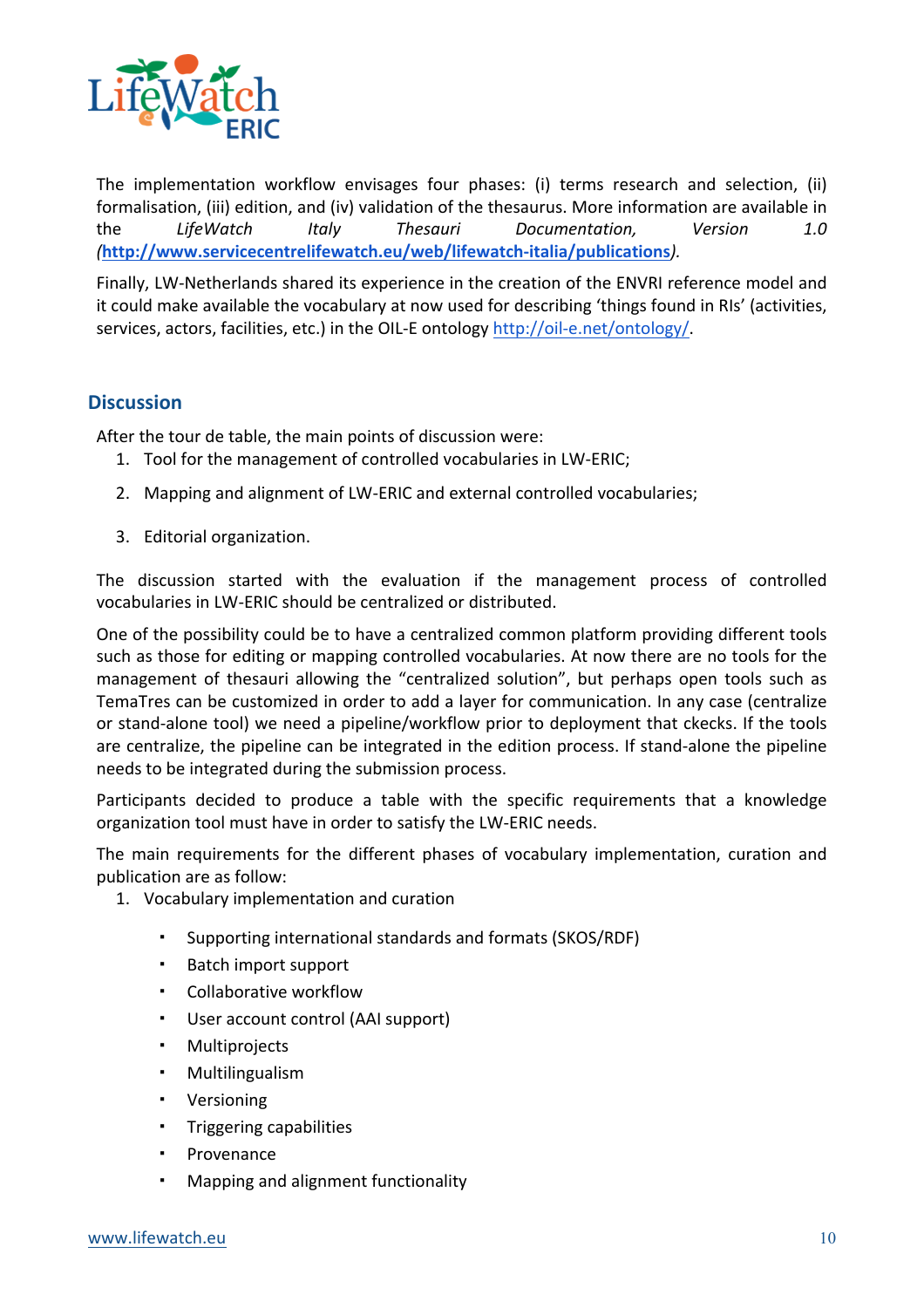

- 2. Vocabulary publication
	- Web Interface
	- Search capabilities
	- Export
	- Sparql endpoint
	- API

Moreover, it was also considered the requirement in terms of costs (Open source or proprietary tools).

The aim of table was to compare existing tools (not only the tools at now used in the LW-ERIC community but also at international level) and to assess which one could be used and further customised for the LW-ERIC purpose.

There are a variety of options for publishing controlled vocabularies, the tools we have considered are:

- TemaTres
- Themas Back Bone Thesaurus (BBT)
- Semantic MediaWiki
- PoolParty
- TopBraid EDG-Vocabulary Management
- CESAB ThesauForm
- VocBench

For each tool, the working group reported information related to the specific requirements listed above, with findings/results summarized in spreadsheet form.

The working group decided to organize a meeting (end of january or february) for performing tests on the proposed tools. The meeting will involve editors and ICT experts in order to evaluate both the performance aspects and also the usability for the scientific community involved. After this comparison, a solution for the implementation, curation and alignment of standardized terminological resources will be proposed at the Executive Board. Then the decision of the Executive Board, a plan of activities including a series of working meetings will be established for the next year in order to achieve the planned goals.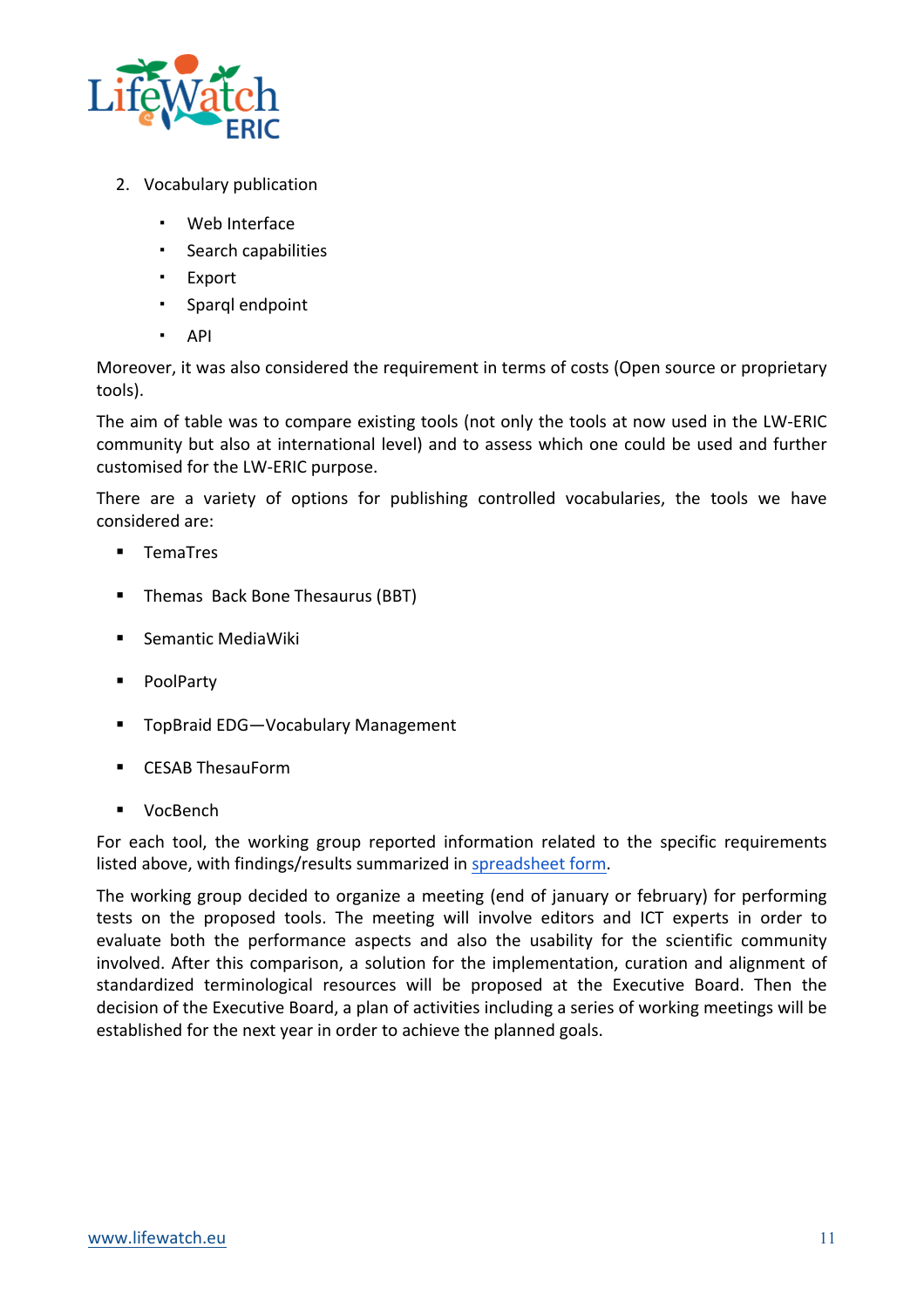

## **Ontologies**

#### **Introduction**

To address the today's ecological challenges, it is necessary to use data coming from different disciplines and providers. Thus, discovery and integration of data, especially from the ecological domain, is highly labour-intensive and often ambiguous in semantic terms. To improve the location, interpretation and integration of data based on its inherent meaning, ontologies can help in harmonizing and enriching descriptions of data providing a formal mechanism for the definition of terms and their relationships.

Ontologies are representations of the knowledge within a domain of interest, defined via the terminology (concepts) used within the domain and the properties and relationships among domain objects (Baader et al., 2003). In this way, ontologies represent one enabling mechanism for providing more comprehensive data discovery, integration (Jones et al., 2006) and analysis.

In the last years, in the framework of LifeWatch, research groups and projects focusing in the monitoring and analysis of ecosystem properties have increasingly put effort into the development of semantic resources mainly based on core ontologies.

LW-ERIC aims to define a common strategy to develop technology to discover, access, integrate, and analyze distributed ecological information.

#### **Tour de Table Presentations**

The session began with a tour de table with short presentations by national nodes working and/or using ontologies. The aim was to provide an overview of the current practices and tools within each node and to get the background for following discussions.

Paul Martin, on behalf of LifeWatch Netherlands, introduces the work done in the framework of the ENVRIplus project: Open Information Linking for Environmental science research infrastructures (OIL-E). OIL-E is intended to provide a framework for semantic linking between different RI standards and vocabularies.

Using the archetypes of the ENVRI Reference Model to produce an upper ontology for RI specifications, OIL-E provides a linking model for describing the overlaps between the different metadata schemes used by RIs to describe their resources, as well as the semantic mappings used to convert between schemes.

Using OIL-E, the ENVRIplus project has built a knowledge base describing the semantic landscape of environmental science RIs in Europe, capturing information about metadata schemes, ontologies, thesauri and other controlled vocabularies used by RIs and helping to navigate the semantic bottlenecks facing the establishment of an open science commons in Europe and beyond.

Xiaofeng Liao introduced the approach proposed for the Semantic annotation of Documents developed in ENVRIplus.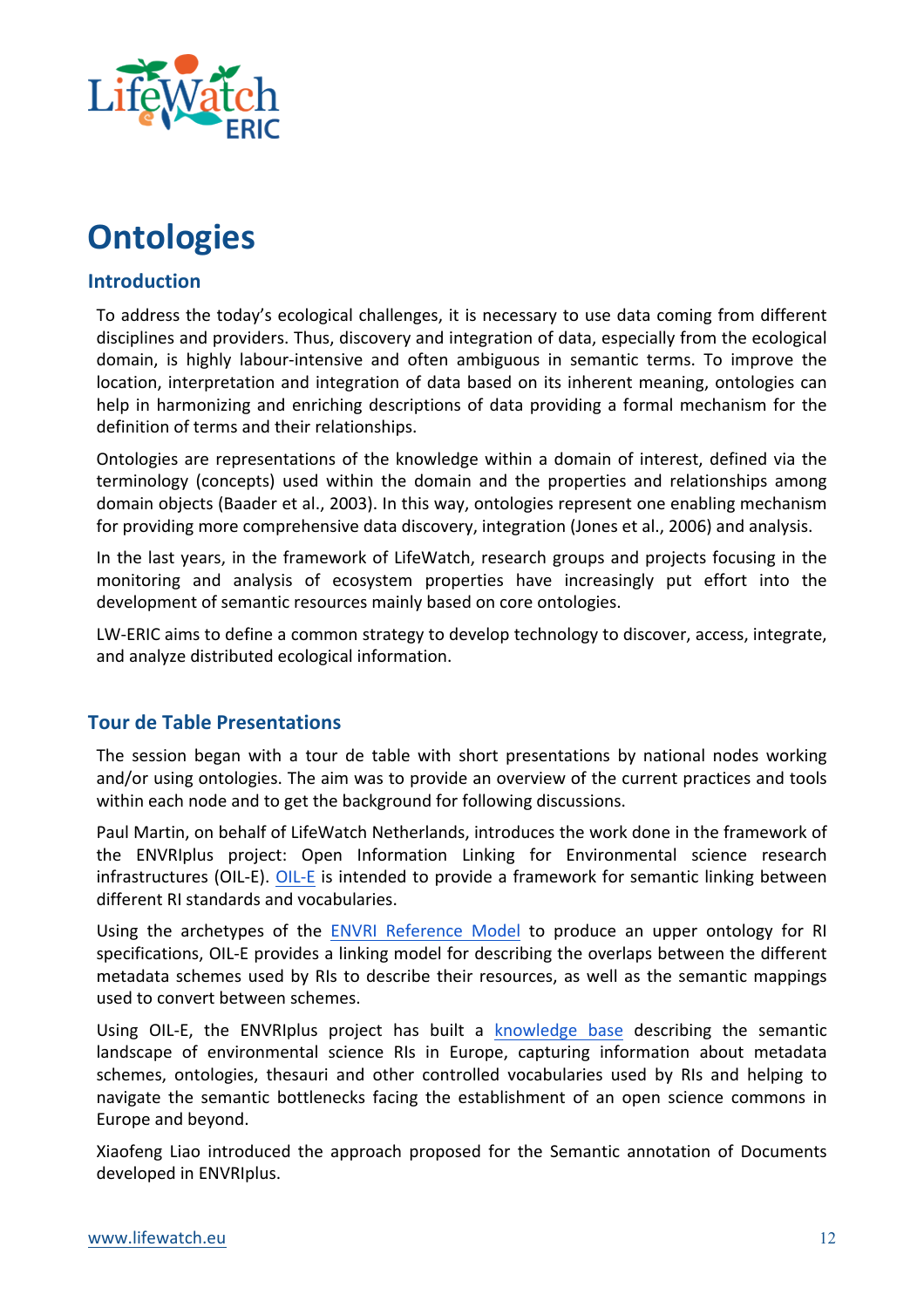

To increase the degree of automation and reduce the human expertise involved in semantic annotation, different fully-automatic or unsupervised approaches are investigated to find their advantages and disadvantages. Briefly, most of these approaches accomplish full automation via utilizing similarity in the text from different aspects or at different levels, either structure similarity, linguistic similarity, or semantic similarity. Some of the most notable approaches are, bootstrapping, clustering, wrapper induction, graph ranking, etc.

LifeWatch Italy introduces its own Core Model, based on a customization of the OBOE Core, for the semantic description/capture of basic concepts and relationships in ecological studies. This framework ontology is based on 7 main concepts (classes) as Domain, Entity, Observation, Characteristic, Measurement, Protocol, Standard, providing a structured yet generic approach for semantic data annotation, and for developing domain-specific ecological ontologies as the Phytoplankton Trait Ontology (PhyTO). To date, LifeWatch e-Infrastructure stores and manages data and metadata using an mix of Database Management Systems (the Relational MySQL and the NoSQL MONGO DB); for the purpose of the study case, we selected the VIRTUOSO Triple Store as semantic repository and we developed different modules to automate the management workflow.

A first software module has been developed to allow the data annotation with classes, subclasses and properties of the PhyTO (i.e. Semantic Annotation). The designed module allows to map metadata and data stored in the LifeWatch Data Portal with the OWL schema of the PhyTO and to produce rdf output files. A second developed module uses as input the rdf files and store the data in the VIRTUOSO Graph to make them available for the semantic search. Moreover, a user-friendly search interface (i.e. Java Portlet) has been implemented to retrieve annotated data with queries suggested by the data users.

This approach facilitates data discovery and integration, and can provide guidance for, and automate, data aggregation and summary.

LifeWatch Greece introduces the evolution of the novel mapping and transformation tools that have been implemented in FORTH and used in the LW Greece infrastructure. Moreover they proposed the adoption of a data aggregation and provision workflow and the corresponding tools that implement it. Finally they presented CRMSci a CIDOC-CRM (http://cidoc-crm.org/) based scientific observation ontology that can be used as the basis for the creation of the semantic model of LW ERIC.

#### **Discussion**

After the tour de table the main point of discussion was the creation of a new LifeWatch ERIC model vs using an existing one and the future step to do.

Considering Semantic a crucial topic for the LifeWatch ERIC infrastructure is important to start to talk about a LifeWatch ERIC model. The integration between OIL-E (LW Netherlands / ENVRI), CIDOC-CRM (LW Greece) and LW Italy core/domain ontologies could be a good first approach towards a generic LifeWatch Ontology that could semantically integrate all projects under the LifeWatch umbrella.

Another interesting approach towards integrating the different datasets collected in LifeWatch